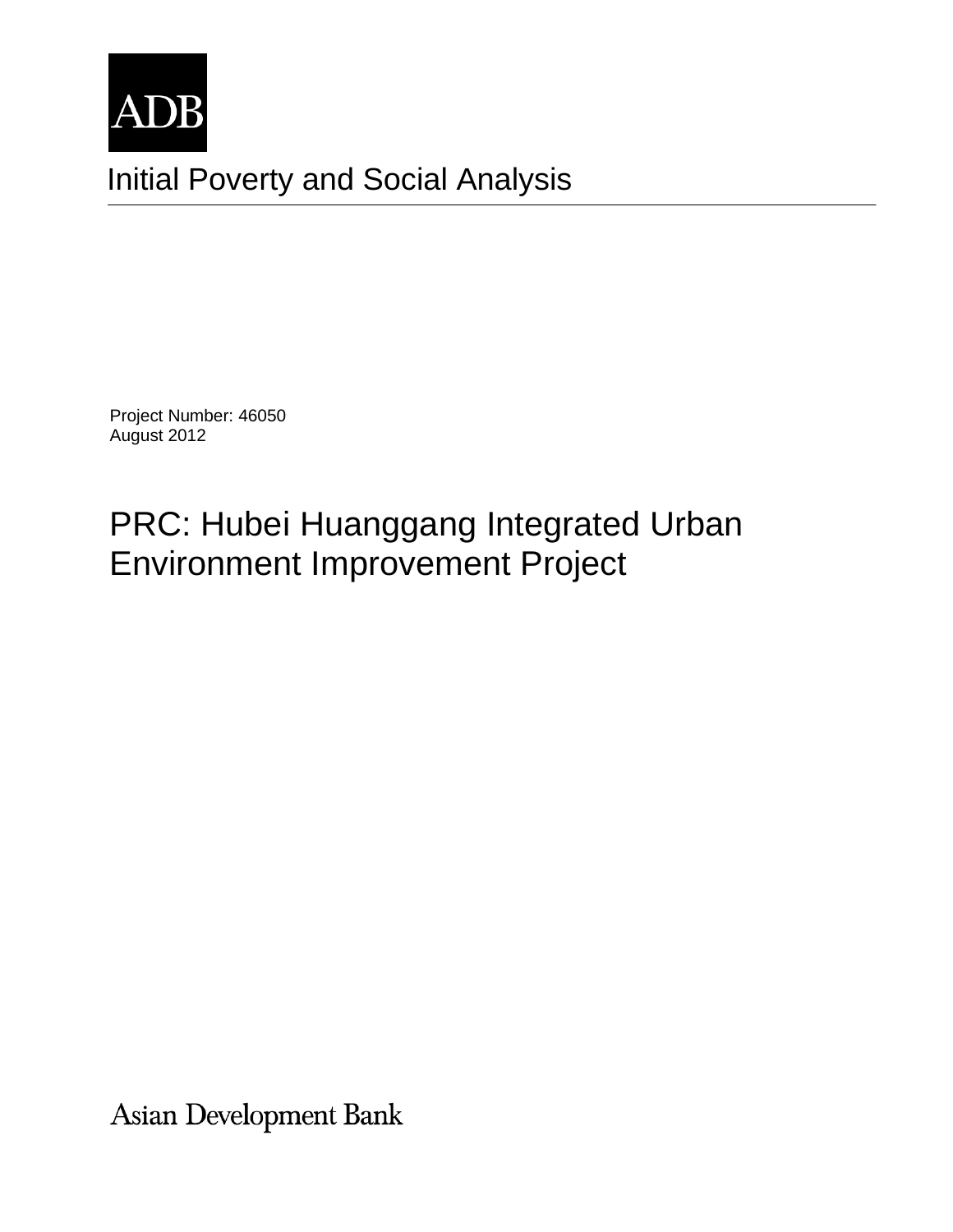## **INITIAL POVERTY AND SOCIAL ANALYSIS**

| Country:                       | <b>PRC</b> | Project Title:           | Hubei Huanggang Integrated Urban<br>Environment Improvement Project |
|--------------------------------|------------|--------------------------|---------------------------------------------------------------------|
| Lending/Financing<br>Modality: | Proiect    | Department/<br>Division: | EARD/EASS                                                           |

## **I. POVERTY ISSUES**

## **A. Links to the National Poverty Reduction Strategy and Country Partnership Strategy**

The project seeks to improve urban lake environment, reduce flood risk, create more urban green space, and expand access to urban infrastructure services and clean environment in a newly expanded urban area. The project will contribute to poverty reduction by improving public health, sanitation and living conditions, and supporting direct and indirect employment opportunities with expanded tertiary industries and enabling investment environment.

The project is in line with the priorities of Huanggang city master plan on environmental improvement and urban development. The project supports economically and socially inclusive urbanization and rural-urban transition in Huanggang and contributes to balanced regional development in the People's Republic of China (PRC) as well as in Hubei Province, thereby supporting the PRC's Twelfth Five-Year Plan. The project also supports the PRC's national poverty reduction strategy for development in small- and medium-sized cities to decrease the income gap between urban and rural residents. The project aligns with the PRC's country partnership strategy (2011-2015) promoting sustainable and environment-friendly urban development. The project also supports the PRC Central Region Development Strategy in (i) improving infrastructural conditions and investment environment, and (ii) promoting socioeconomic development in the region.

## **B. Targeting Classification**

General Intervention Individual or Household (TI-H) Geographic (TI-G) Non-Income MDGs (TI-M1, M2, etc.)

The project will provide urban infrastructure and environment improvements that will benefit the population of the city at large.

### **C. Poverty Analysis**

1. If the project is classified as TI-H, or if it is policy-based, what type of poverty impact analysis is needed?

2. What resources are allocated in the PPTA/due diligence?

The project preparatory technical assistance (PPTA) will provide 3 person-months of international and 3 personmonths of national expert.

3. If GI, is there any opportunity for pro-poor design (e.g., social inclusion subcomponents, cross subsidy, pro-poor governance, and pro-poor growth)? Please explain.

A poverty and social analysis (PSA) will be carried out during PPTA implementation to analyze the impact of the project on the poor and identify pro-poor design opportunities. Issues to be investigated include: access by the poor to public utility services; community participation in project components such as solid waste management; targeted assistance and institutional support for socioeconomically inclusive rural-urban transition and integration of rural people into the new urban district development, including the poor; environmental and public health awareness programs; flood protection programs; targeting opportunities for employment and capacity building. Capacity building during PPTA will strengthen the awareness of the executing and implementing agencies for pro-poor interventions and the need for continuous monitoring of social issues.

## **A. Initial Social Analysis**

## **II. SOCIAL DEVELOPMENT ISSUES**

Based on existing information:

1. Who are the potential primary beneficiaries of the project? How do the poor and the socially excluded benefit from the project?

Huanggang Municipality has five nationally recognized poverty counties and six provincially listed poverty counties. Project direct beneficiaries are future residents in the East New District, such as: (i) the existing urban residents who will move to the new district; (ii) affected people who are current residents of the project area; (iii) migrants from rural area in Huanggang; and (iv) new migrants from other regions to come for jobs with expanded secondary and tertiary industries. Project indirect beneficiaries include all residents in Huanggang city who will benefit from improved environment and urban services, relieved stress from the existing urban area and social services, and increased job opportunities. Project's targeted assistance for socioeconomically inclusive rural-urban transition will largely benefit the vulnerable groups in the society.

The project is expected to create large number of job opportunities for the duration of the operation and maintenance as well as construction phase. These jobs are generally low-skilled, hence, will be directed to the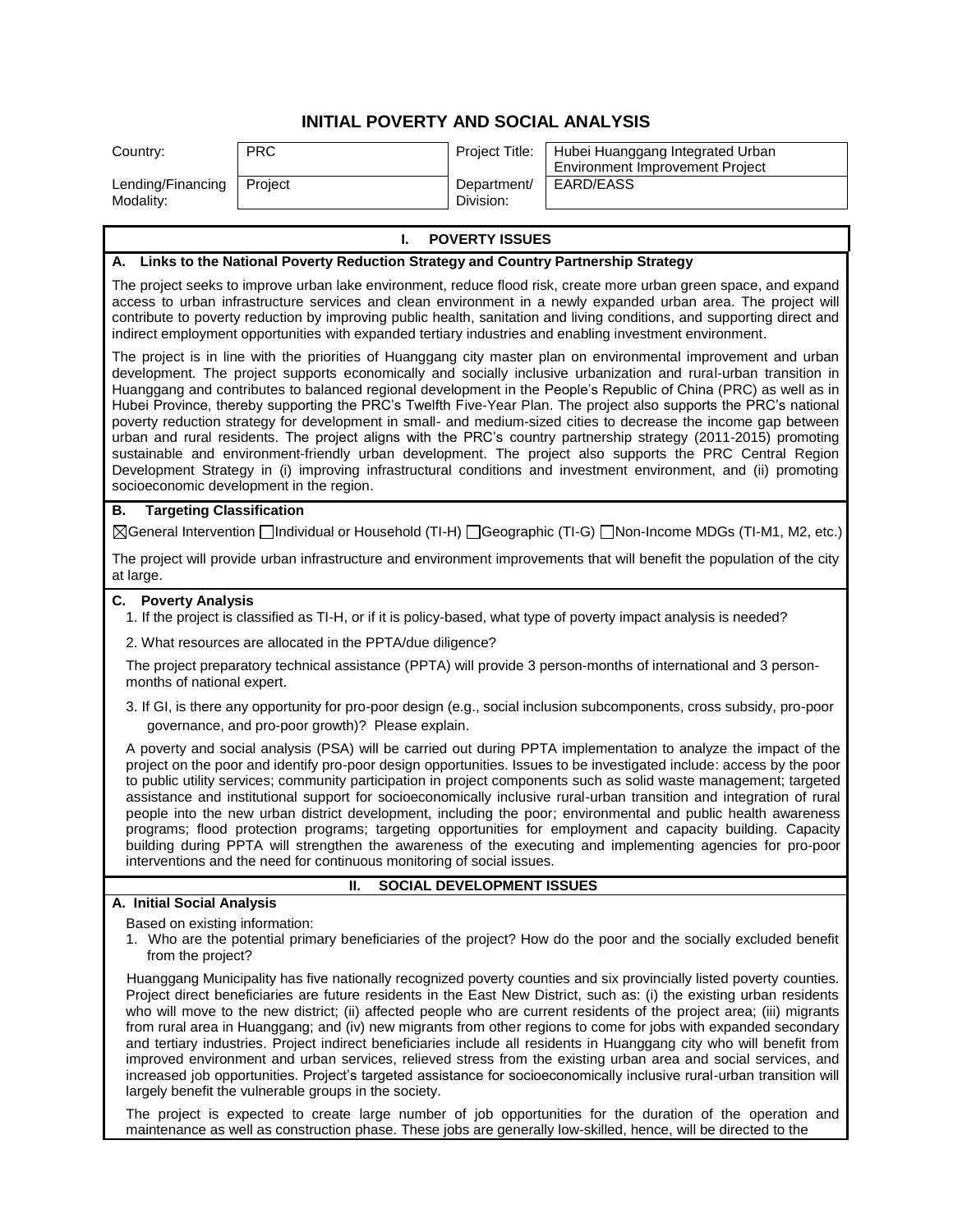poor. It is expected that more than 30% of the permanent job posts will be filled by women. Employment targets will be discussed with Huanggang Municipal Government (HMG) during PPTA Implementation.

2. What are the potential needs of beneficiaries in relation to the proposed project?

Improved water quality, reduced health risks and associated medical expenditure, improved urban services, reduced risk of flooding, improved public amenity areas, improved mobility and access to cleaner lake environment, and increased employment opportunities.

3. What are the potential constraints in accessing the proposed benefits and services, and how will the project address them?

There is a need to identify all pollution source points to the lakes and rivers and their environmental and social impacts and this will be achieved through a detailed survey during PPTA implementation. Dredging of sediments from the lakes and rivers is vital for environment improvement and reestablishment of natural connection of water bodies. Detailed investigation of sediments and scientific assessment of objectives, locations, methods, performance standards and mitigation measures will minimize the risk of secondary pollution and adverse impact on the community. The project design is largely contingent on the development planning of the overall East New District. The PPTA consultants will conduct a peer review of the development plan, assist HMG in participatory urban land use planning, and refine the project scope to better support environmentally sustainable and socioeconomically inclusive urbanization in Huanggang. Targeting of employment opportunities, implementation of community solid waste management pilot project, and environment awareness campaign will all help to ensure that benefits accrue to the communities, especially to the poor.

### **B. Consultation and Participation**

1. Indicate the potential initial stakeholders.

The main stakeholders include national and provincial governments, HMG's development and reform commission, finance bureau, construction bureau, forestation bureau, water resources bureau, land resources bureau, environmental protection bureau, real estate administration, planning bureau, transportation bureau, public utilities bureau, municipal management bureau, public health bureau, civil affairs bureau, poverty alleviation bureau, Huangzhou District Government, women's federation, industrial development complexes, private companies providing work forces, design institutes, project affected people, and project beneficiaries including service customers, residents living near impacted lakes and rivers, and neighborhoods.

2. What type of consultation and participation (C&P) is required during the PPTA or project processing (e.g., workshops, community mobilization, involvement of nongovernment organizations and community-based organizations, etc.)?

The PPTA will conduct PSA and address social safeguards. Socioeconomic survey, stakeholder workshops, focus group discussions and informant interviews will be conducted during PPTA implementation. This will be complemented by survey and consultations under the resettlement and environment safeguards.

- 3. What level of participation is envisaged for project design?  $\boxtimes$  Information sharing  $\boxtimes$  Consultation  $\Box$  Collaborative decision making  $\Box$  Empowerment
- 4. Will a C&P plan be prepared during the project design for project implementation?  $\boxtimes$  Yes  $\Box$  No Please explain.

Key documents such as the social action plan (SAP), gender action plan (GAP), resettlement plans, and environmental assessments, including environmental management plan (EMP) will outline consultation and participation for implementation. Loan assurances will address implementation and monitoring of the plans.

**C. Gender and Development Proposed Gender Mainstreaming Category: Effective Gender Mainstreaming**

1. What are the key gender issues in the sector/subsector that are likely to be relevant to this project/program?

Women are disproportionately affected by health impacts of poor urban environment and they are primarily responsible for taking care of ill members of the family. It is envisaged that improvements in the lake and river side areas and public green amenity would greatly benefit women; providing cleaner, safer, and more pleasant environment. The project will provide significant employment opportunities directly and indirectly which can benefit women. Particularly, a number of green jobs will be created relating to landscaping of the public and wetland areas, which will provide long term employment opportunities to women. Public consultations and awareness programs on lake ecosystem, solid waste sorting and recycling, public health and safety, flood preparedness will also have important positive impacts.

2. Does the proposed project/program have the potential to promote gender equality and/or women's empowerment by improving women's access to and use of opportunities, services, resources, assets, and participation in decision making?<br> $\boxtimes$  Yes  $\qquad \Box$  No Please expla

 $\Box$  No Please explain.